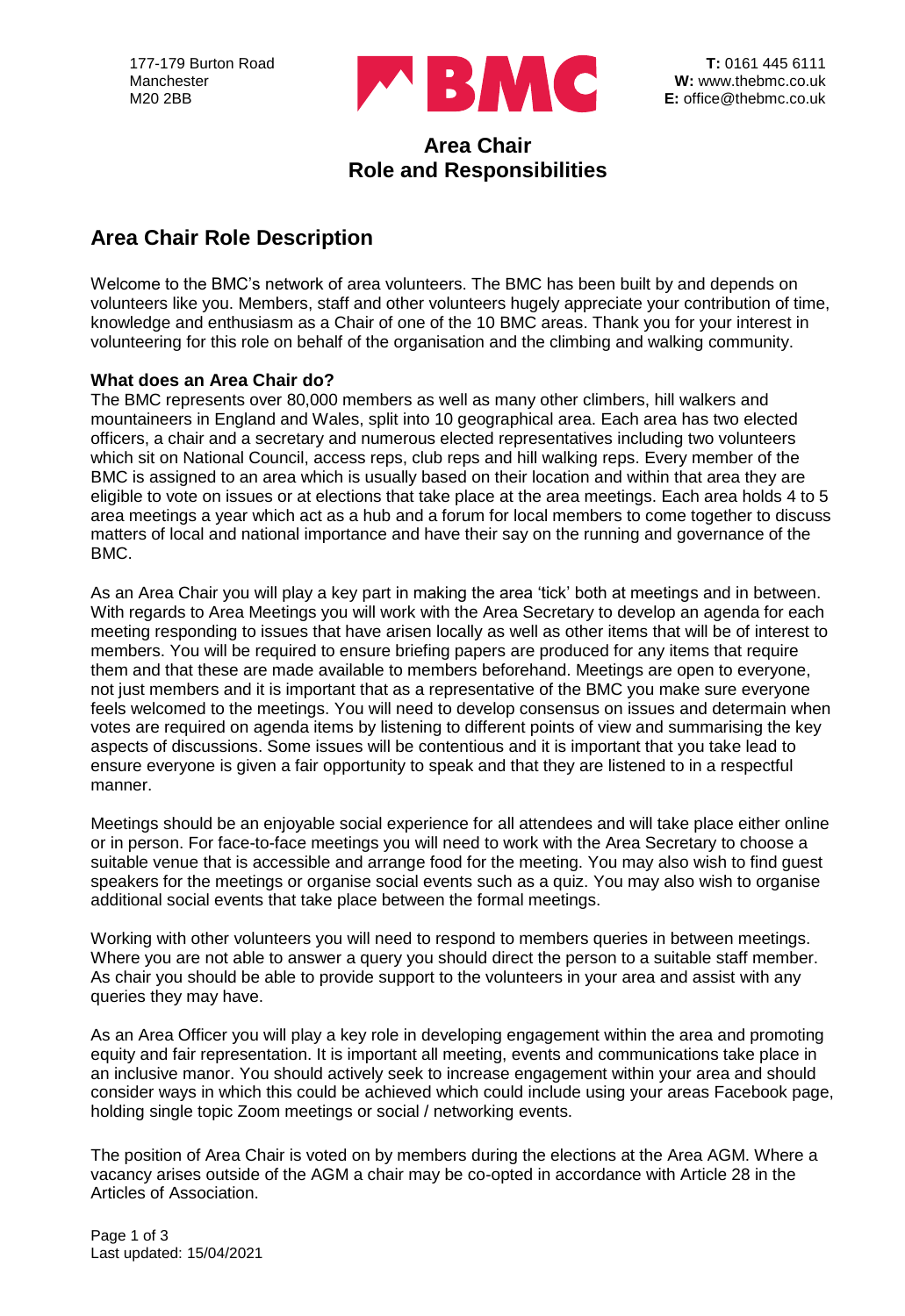

## **Area Chair Role and Responsibilities**

### **What can you expect from the BMC?**

- Officer support to help you fulfil your role as well as advice on complex or difficult issues which can range from advice by phone/email to attendance at meetings.
- The BMC is committed to ensuring that all people have an equal opportunity to participate in climbing, hill walking and/or mountaineering at all levels and in all roles. Our full Equity Statement can be found [here.](https://www.thebmc.co.uk/bmc-equity-statement)
- Travel expenses the BMC will reimburse travel expenses for any meetings.
- You will be added to the BMC collaboration platform enabling you to communicate with other area officers and representatives.
- Further opportunities to get involved with the BMC's work.
- An opportunity to develop your skills and learn new skills.

### **What does the BMC expect from you?**

As an Area Chair, you will be representing the BMC to members, other climbers and walkers and external organisations. This means that it is important that you:

- Are a member of the BMC with your designated area the one in which you are standing to be chair.
- Are passionate about climbing and/or walking and/or mountaineering.
- Behave in a respectful manner at all times, remembering that you are representing the BMC membership as well as the wider walking and climbing community (rather than just yourself as an individual) in the public domain. This includes posting on social media and internet forums in a BMC capacity.
- Keep well informed about area activities to develop appropriate and engaging meeting agendas.
- Ideally have some experience in chairing meetings both in person but also on a webinar platform.
- When chairing meetings ensure all present have a fair opportunity to voice their views and everyone is listened to and responded to respectfully.
- Ensure meetings take place with an inclusive and welcoming atmosphere.
- Ensure everyone at the meeting is polite and courteous to one another.
- Be unbiased, impartial and diplomatic; to get the best out of the others.
- Be able to 'keep the peace' during times of disagreement or unrest.
- Ensuring good time-keeping to enable appropriate discussion on all agenda items.
- Be an advocate for the BMC. With regard to this it is helpful to develop some understanding of the BMC's specialist work areas, finances and structure.
- Be aware of the BMC procedures and constitutional requirements relating to Area Meetings (ref: Article 28 – Area Meetings).
- Be able to represent members' views in a fair and balanced manner at local, regional and national level.
- Ability to work collaboratively with other volunteers.
- If you have a conflict of interest whilst representing the BMC in any aspect of your voluntary role, declare it to a BMC staff members ASAP.

## **Benefits of volunteering for the BMC**

- Contributing to the BMC's work representing climbers and walkers in the UK
- Becoming part of a community of committed volunteers, giving back to the mountaineering community